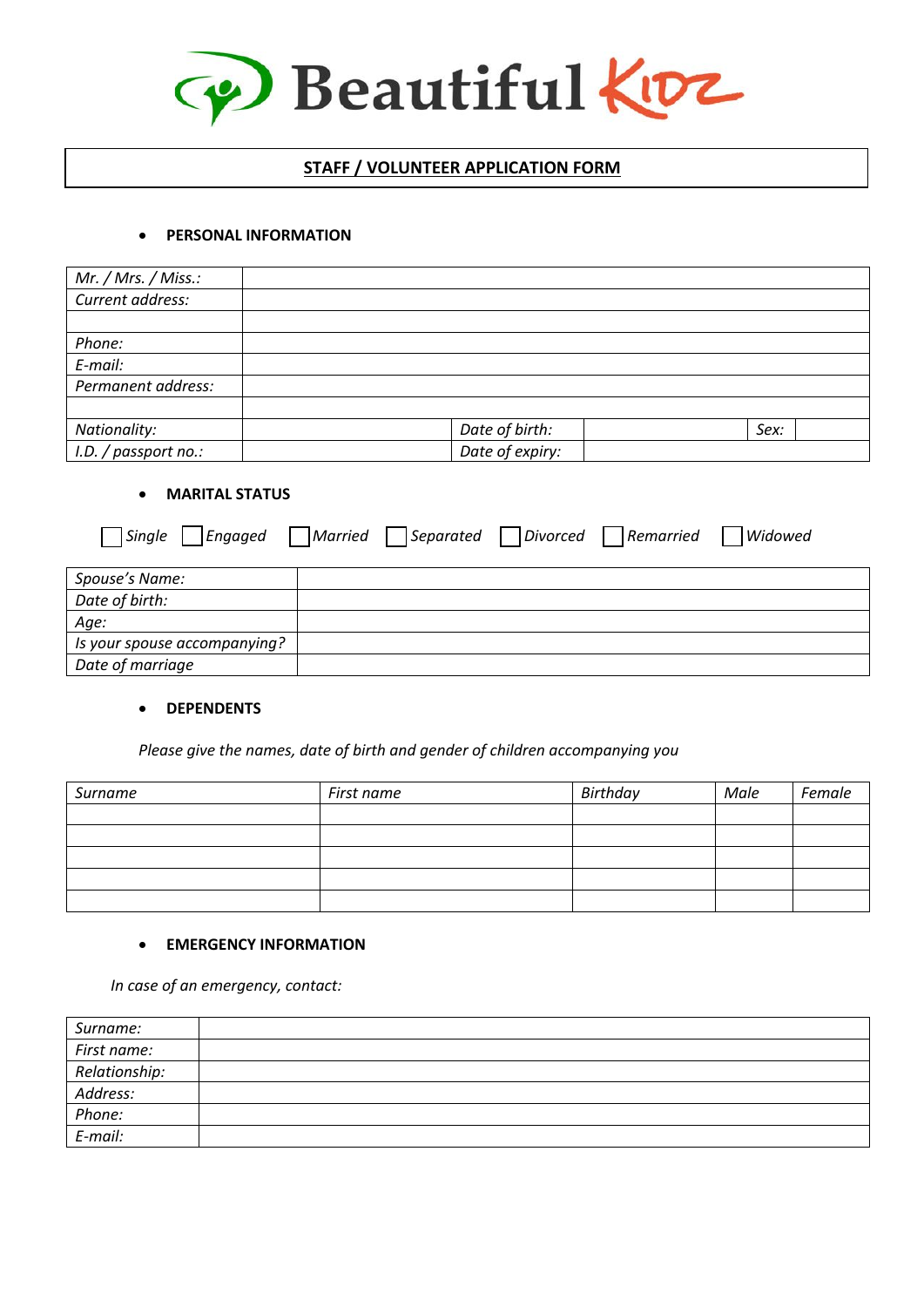#### • **CHURCH INFORMATION**

*Can you give us information about your church?*

| Name of the Church:   |  |
|-----------------------|--|
| Church affiliation:   |  |
| Length of membership: |  |
| Address:              |  |
| Phone:                |  |
| $E$ -mail:            |  |
| Pastor's name:        |  |

## • **INVOLVED**

*When do you intend to become involved? (Earliest date:) What will be the length of your commitment?* 

*Why would you like to be involved in Beautiful Kidz Ministry?*

*What preference do you have when it comes to working with:* Children *Youth* Adults

*Give a short explanation why:*

#### • **LANGUAGES**

*Please identify and indicate your proficiency in the languages that you speak:*

| English |  |
|---------|--|
|         |  |
|         |  |
|         |  |
|         |  |

*1=elementary speaking 2=limited word proficiency 3=minimum professional proficiency 4=full professional proficiency 5=native speaking proficiency 6=mother tongue*